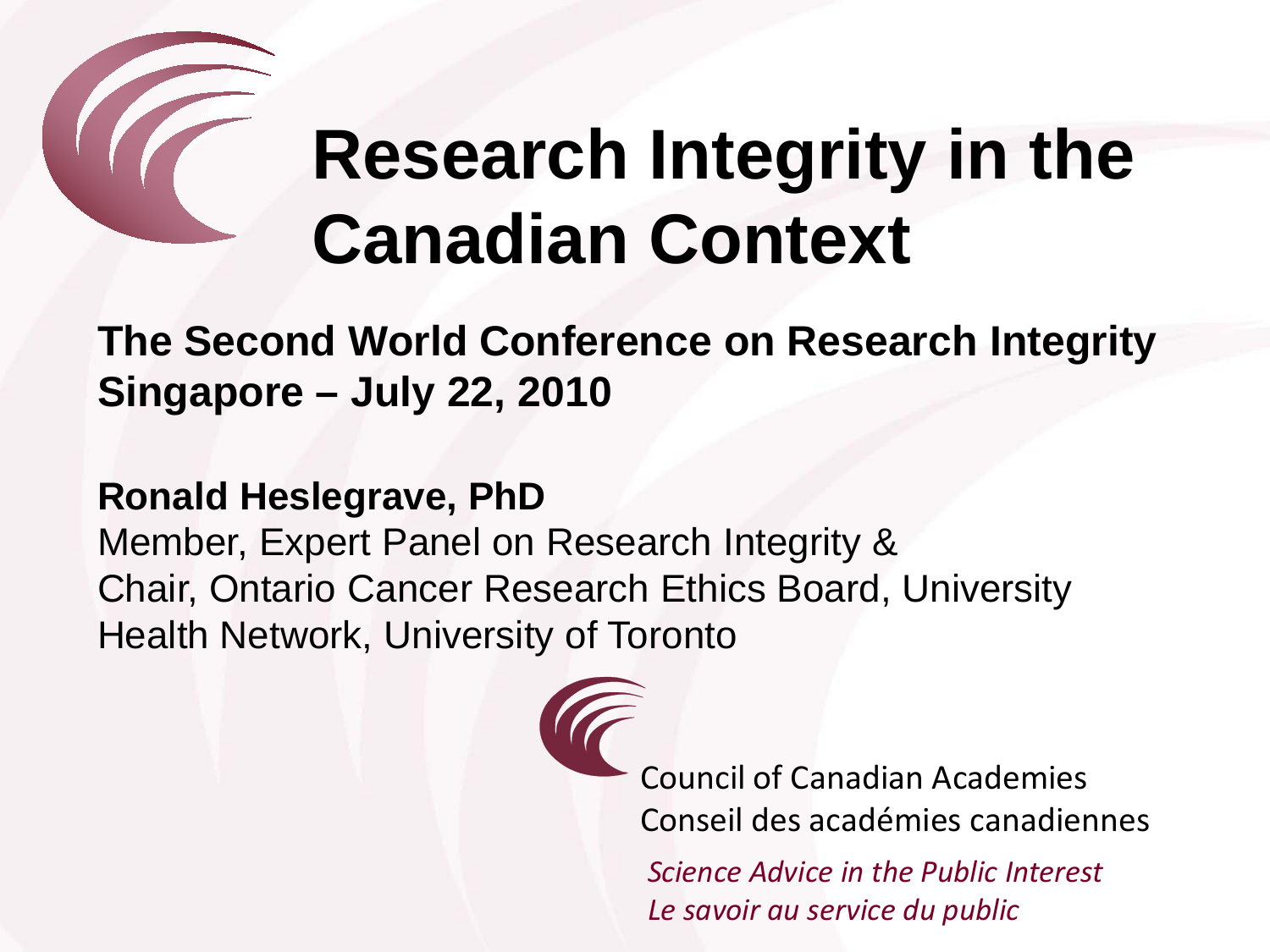#### The Issue of Research Integrity

- Research is vital for the advancement of social, medical, public policy, and economic agendas
- Innovation and overall progress is dependent on the results of research
- Trust is vital for the public, decision makers and researchers to value the outcomes of research and support the implementation of change to current standards
- Failure of the system to support the integrity of the research enterprise threatens progress at all levels of societal development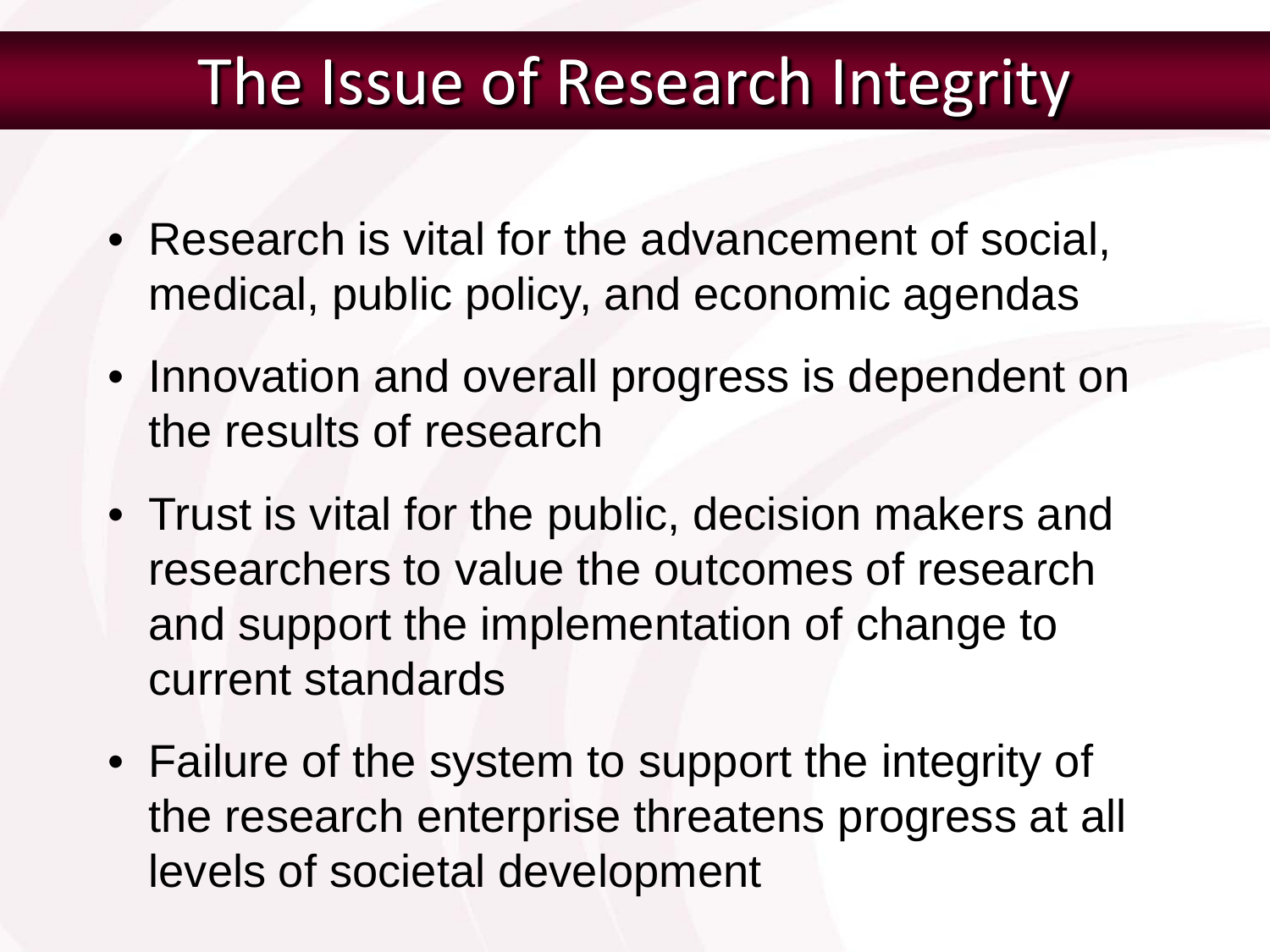#### The Current Landscape of Involvement

- Natural Sciences and Engineering Research Council (NSERC)
- Social Sciences and Humanities Research Council (SSHRC)
- Canadian Institutes of Health Research (CIHR)
- Association of Universities and Colleges of Canada (AUCC)
- Canadian Association of University Teachers (CAUT)
- Canadian Research Integrity Forum (CRIF)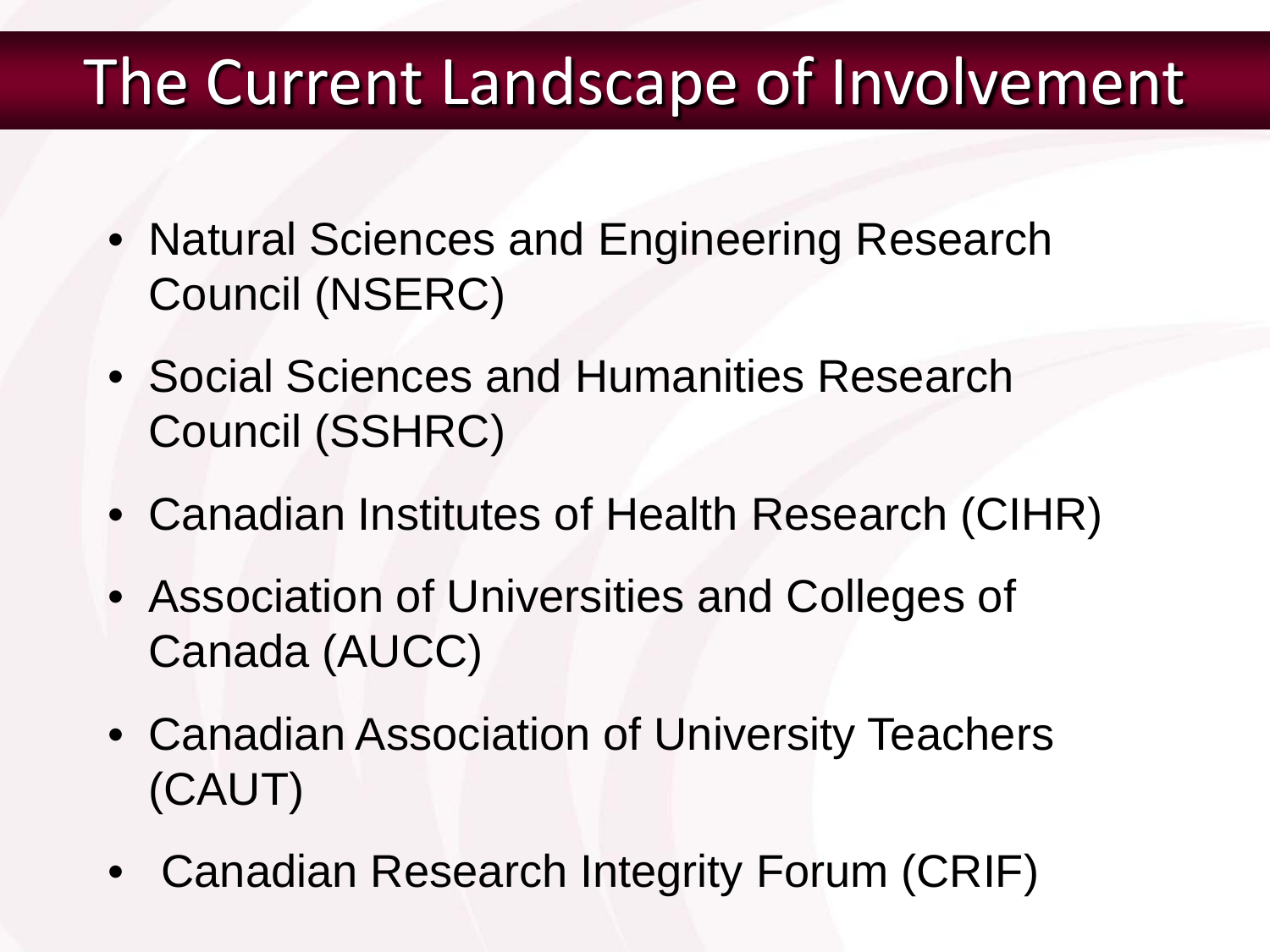#### The Current Landscape

- 1994 Tri-Council Policy Statement on Integrity in Research and Scholarship
- 2008 Internal Review from Tri-Council and AUCC asked to review their existing policies with regard to research integrity

2009 The State of Research Integrity and Misconduct Policies in Canada (Hickling Arthurs Low (HAL) report)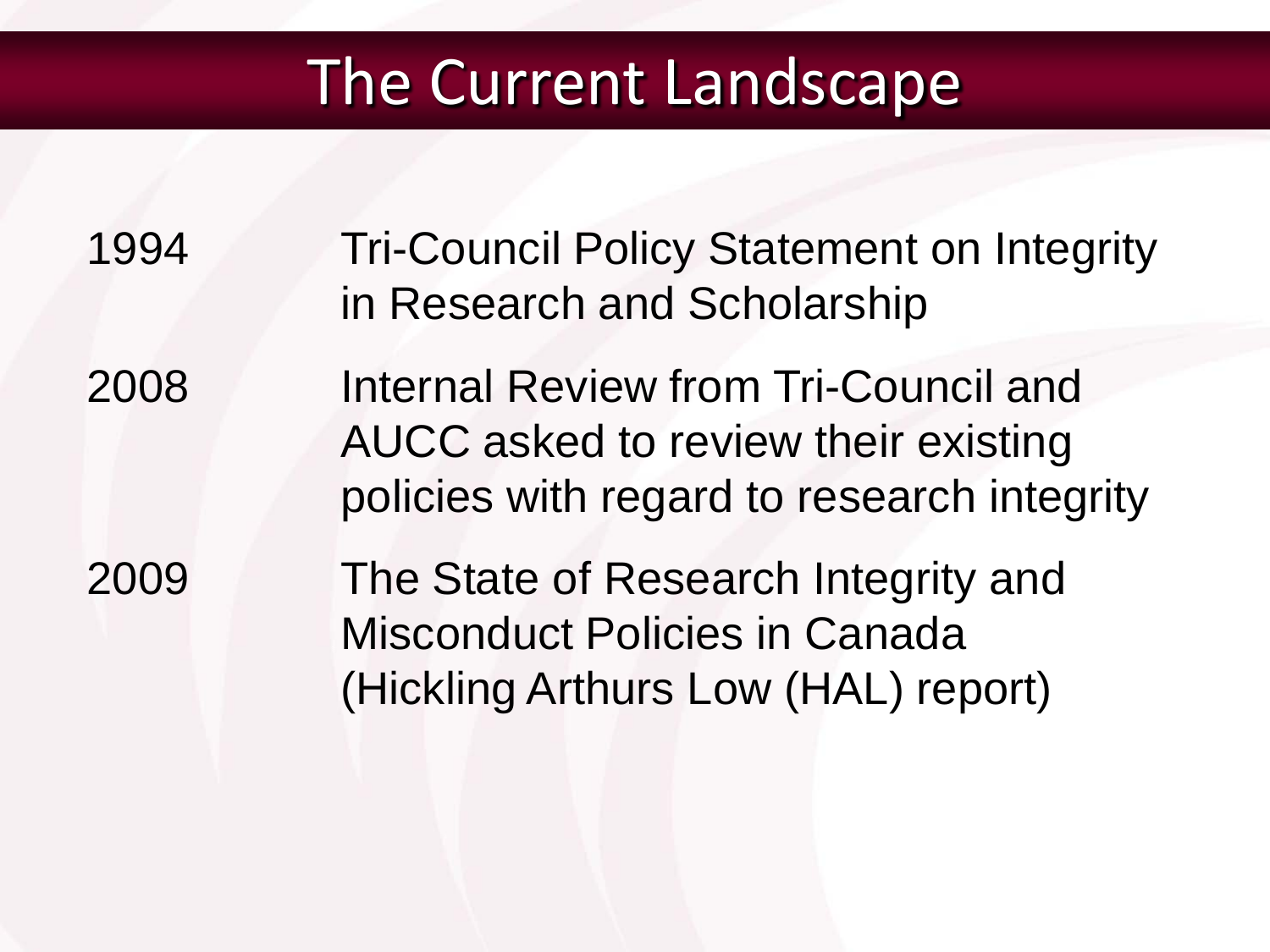## Key Gaps from the HAL Report

Canada does not have a harmonized system of research integrity and research misconduct policies

- "Hub and Spokes" model with the funding agencies holding the centre position
- Interpretation can differ from institution to institution and from discipline to discipline
- No national definition of misconduct or of research integrity
- The system need strengthening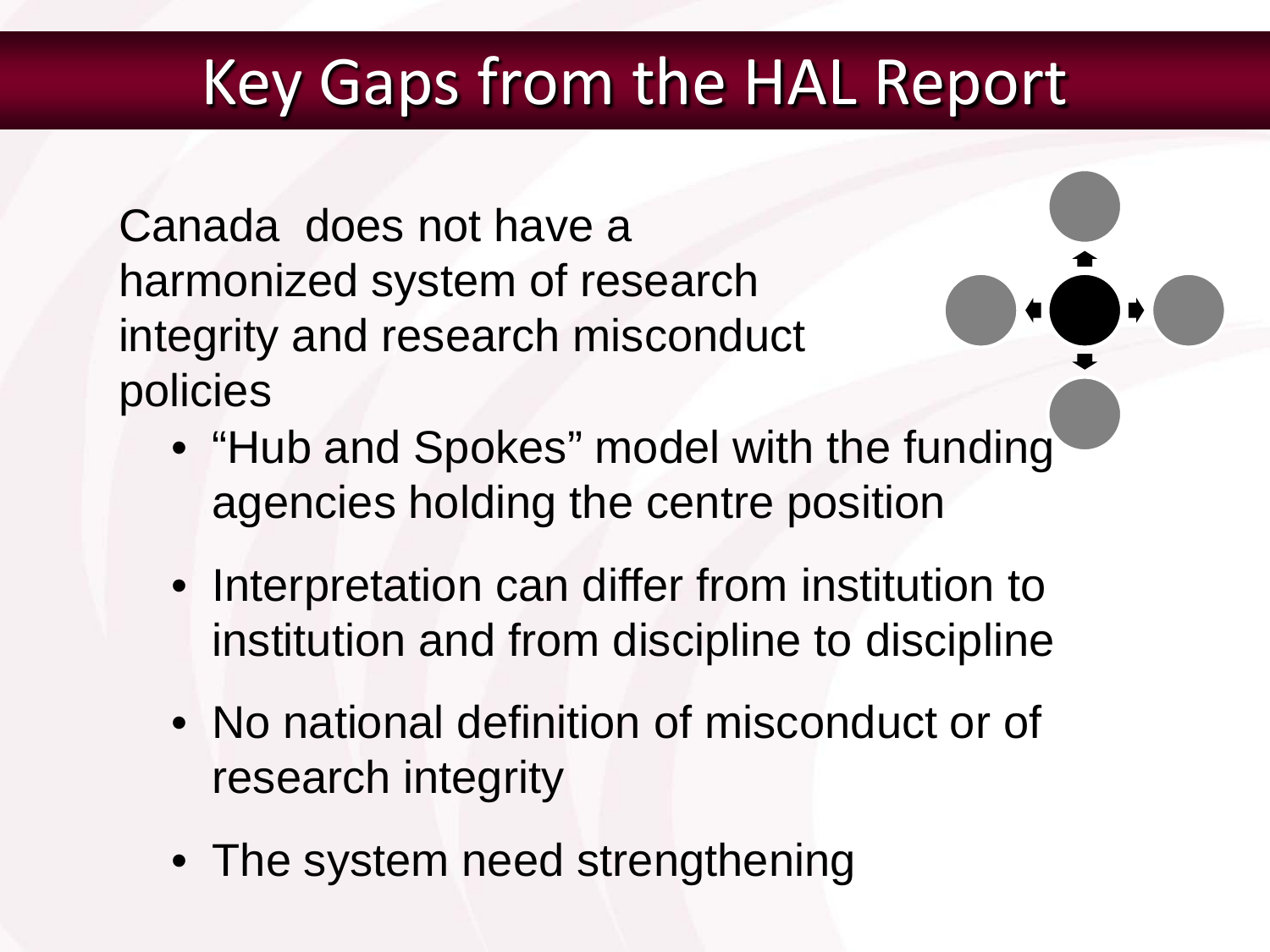#### The Minister of Industry's Response

- In 2009 the Council of Canadian Academies was asked to further consider the future direction of research integrity approaches for Canada
- The Council of Canadian Academies is a not-forprofit organization that supports independent, science-based, expert assessments that inform public policy development in Canada
- In late 2009 the Council established a14-member, multidisciplinary Expert Panel chaired by Dr. Paul Davenport, University President Emeritus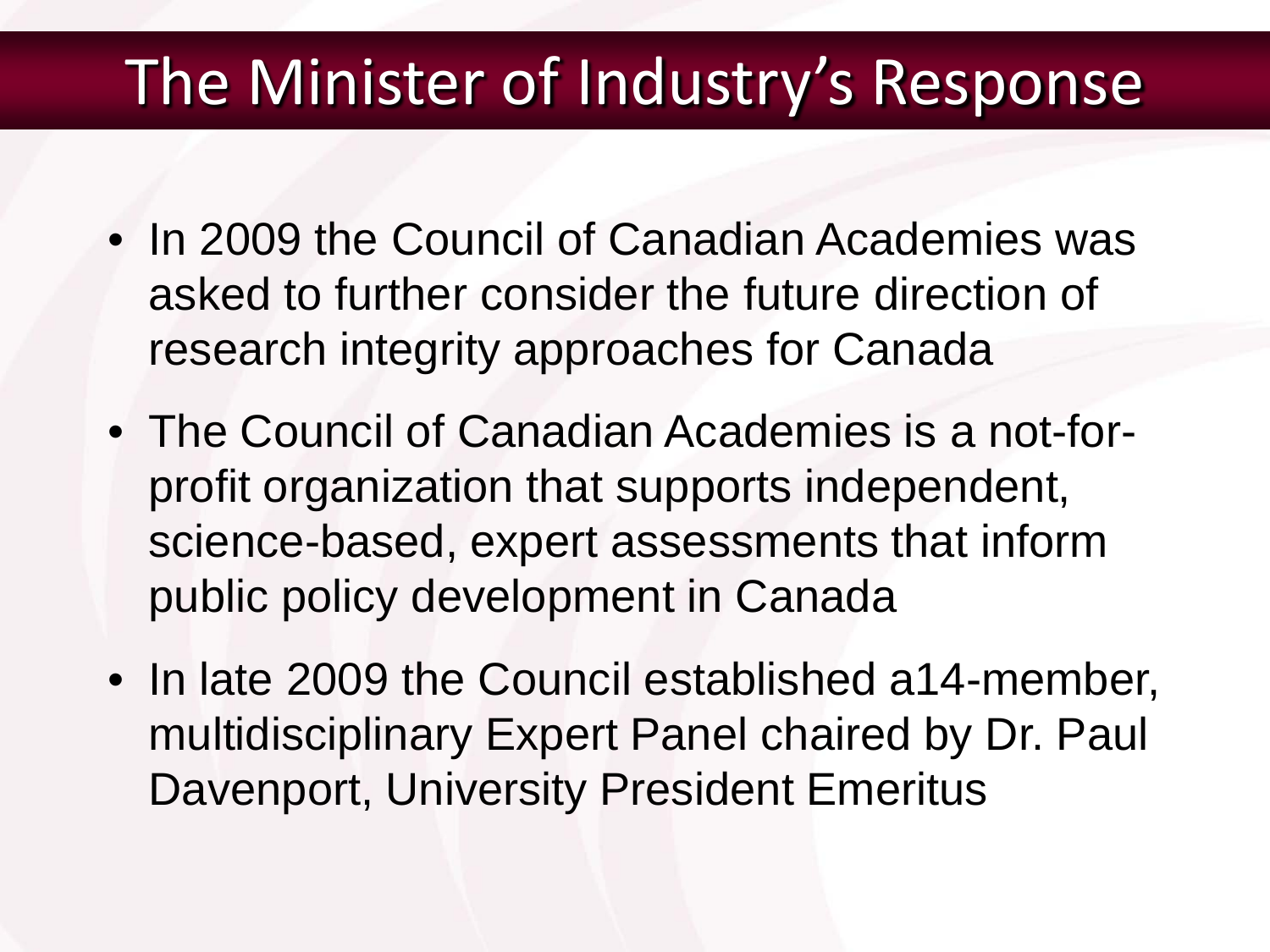## The Panel's Charge

What are the key research integrity principles, procedural mechanisms, and practices, appropriate in the Canadian context, that could be applied across research disciplines at institutions receiving funds from the federal granting councils?

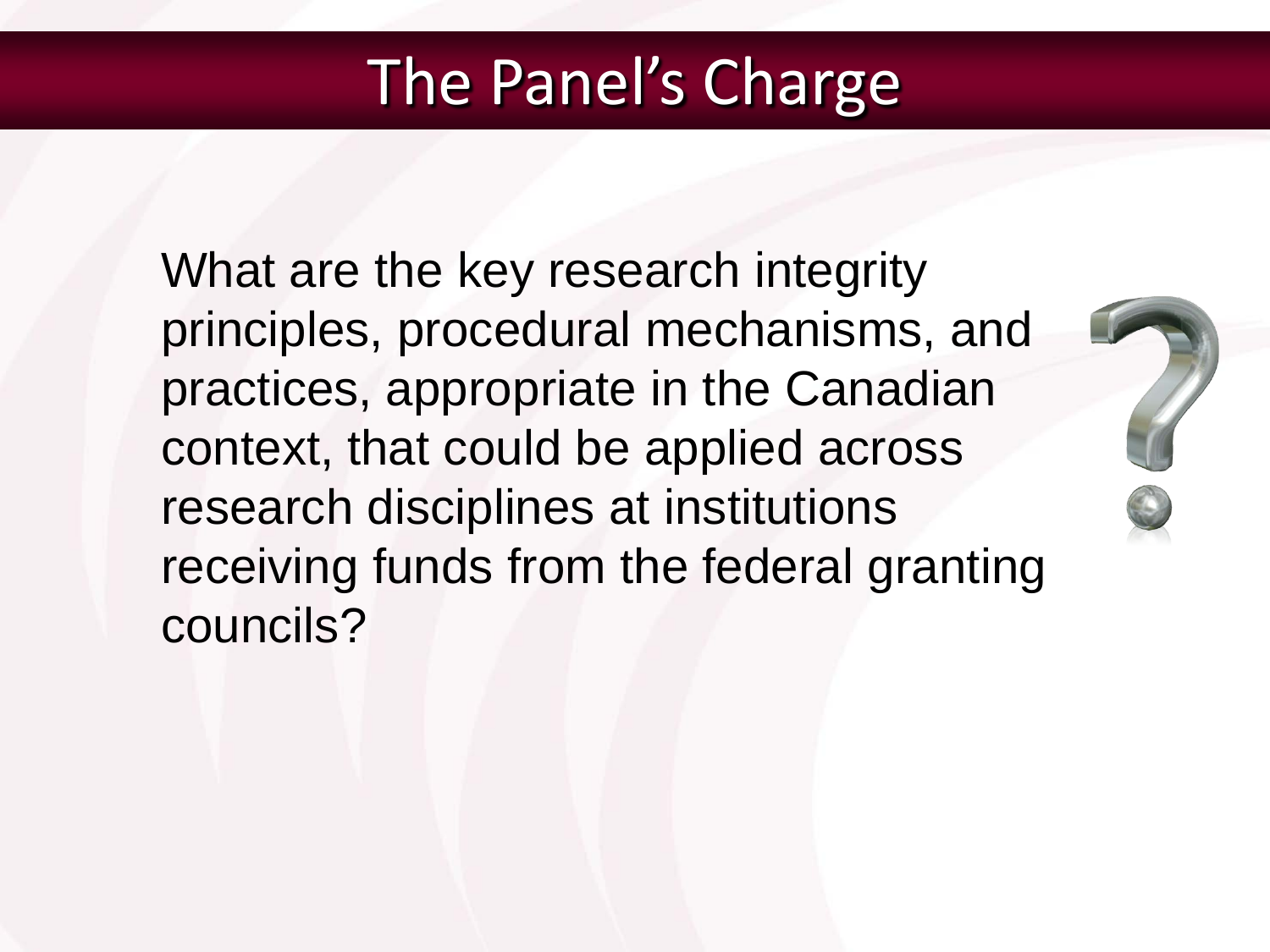# The Panel's Charge

- Would a uniform definition and approaches for research integrity aid the Canadian approach?
- How is Canada different? How do we align with emerging global standards?
- What actions would be considered to constitute research misconduct in a Canadian context?
- What are the roles and responsibilities of all those involved?
- *How could a common research integrity definition foster a research culture of high ethical standards and instil public confidence?*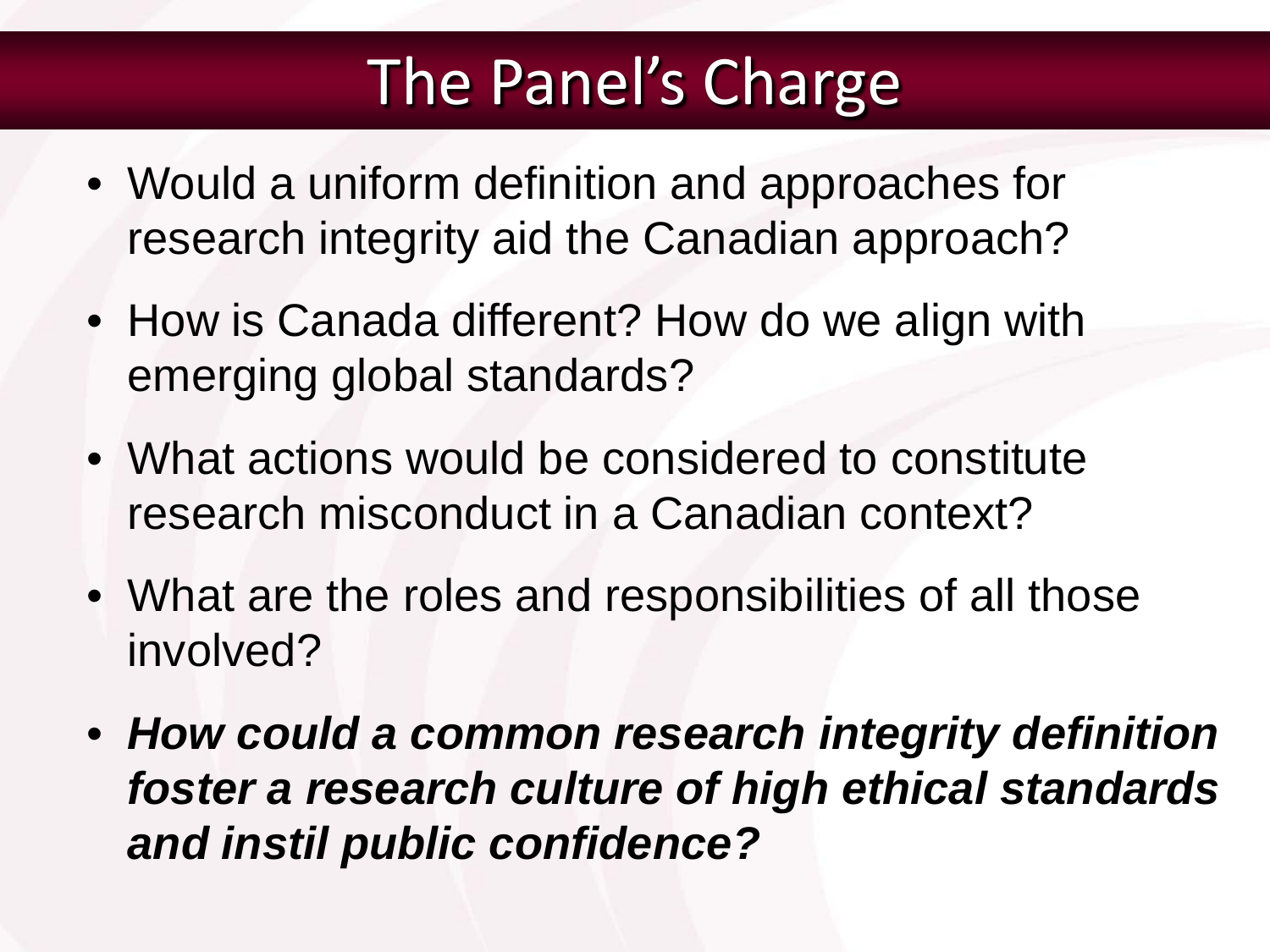#### The Panel's Report

The report will examine the integrity of research in Canada, offer a definition of "research integrity," and provide some insight into acceptable research practice and procedures.



- Heard from stakeholders
- Underwent formal report review (peer review)
- To be released in late 2010